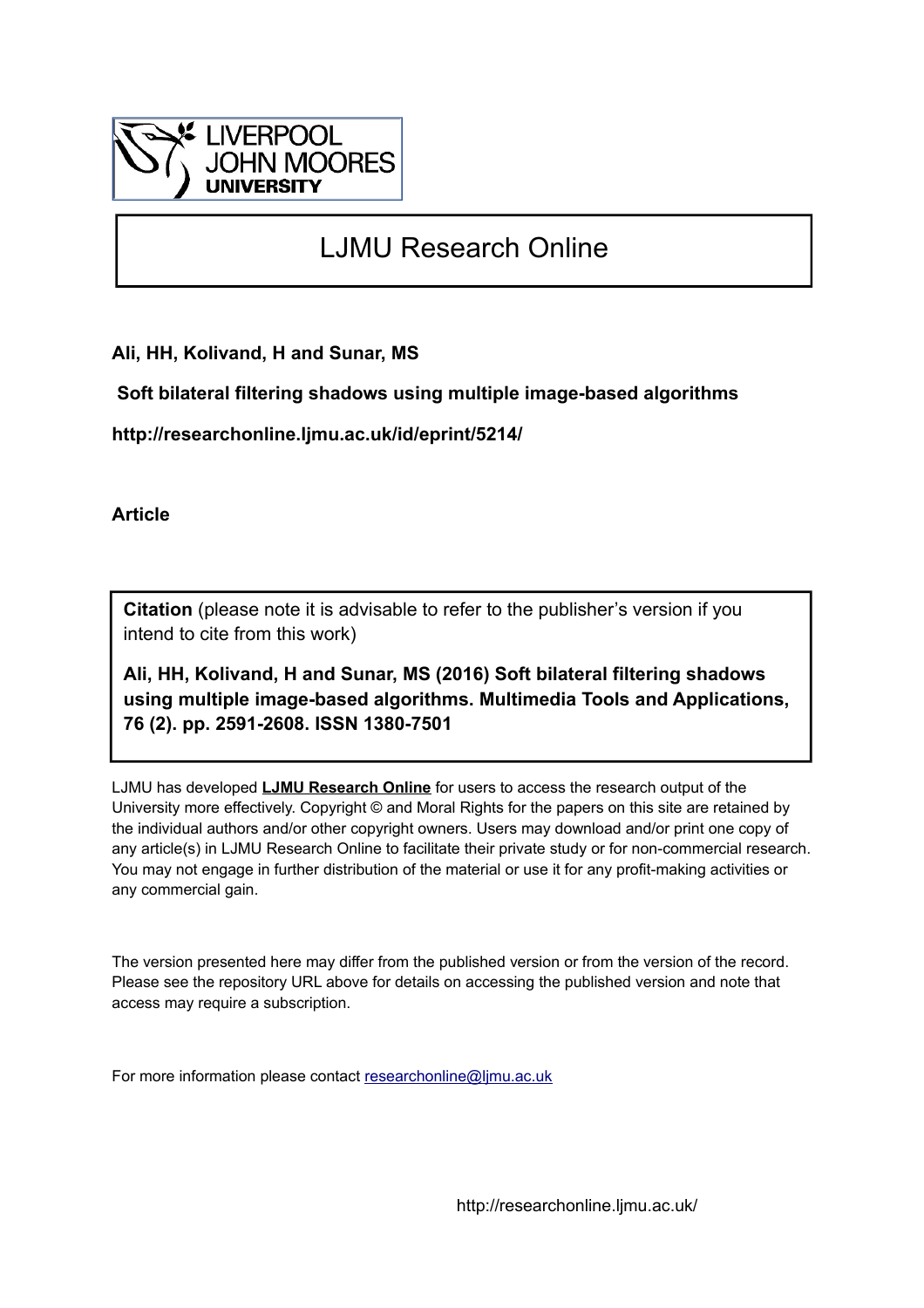## Soft bilateral filtering shadows using multiple image-based algorithms

Hatam H. Ali $^1$  & Hoshang Kolivand $^1$  & Mohd Shahrizal Sunar<sup>1</sup>

Abstract This study introduces Soft Bilateral Filtering Shadows method of dynamic scenes, which uses multi-matrices of the light sample points due to lack realism in soft shadows generation in real time. While geometry-based shadow algorithm requires one pass per polygon for rendering shadow that requires time-consuming, the adopted shadow map algo-rithm needs a single rendering pass for each sample point of the light source to generate shadow at low cost. This method renders a complex scenes and accurately eliminating the inherent deficiencies in shadow maps. In order to compute shadow maps, view matrices were used for each sample point of the extended light source. Then penumbra region was used for interpolation based on bilateral filtering to create the soft shadows. They depend on multiple shadow maps which provide antialiasing shadow maps. The method uses fragment shader for rendering multiple shadow maps with penumbra and umbra regions. The main contribution of this article is introducing interpolation bilaterally of image-based shadows. This method makes the most effect of the computation significantly appear at the edges of the penumbra region. Furthermore, the filtering allows to obtain on the soft shadow marvelously at the lowest number possible of the light sample points. The generated soft shadows have good perfor-mance and high quality therefore, they are suitable for interactive applications.

Keyword Soft shadows . Antialiasing shadow maps . Bilateral filtering . Multiple imagebased shadows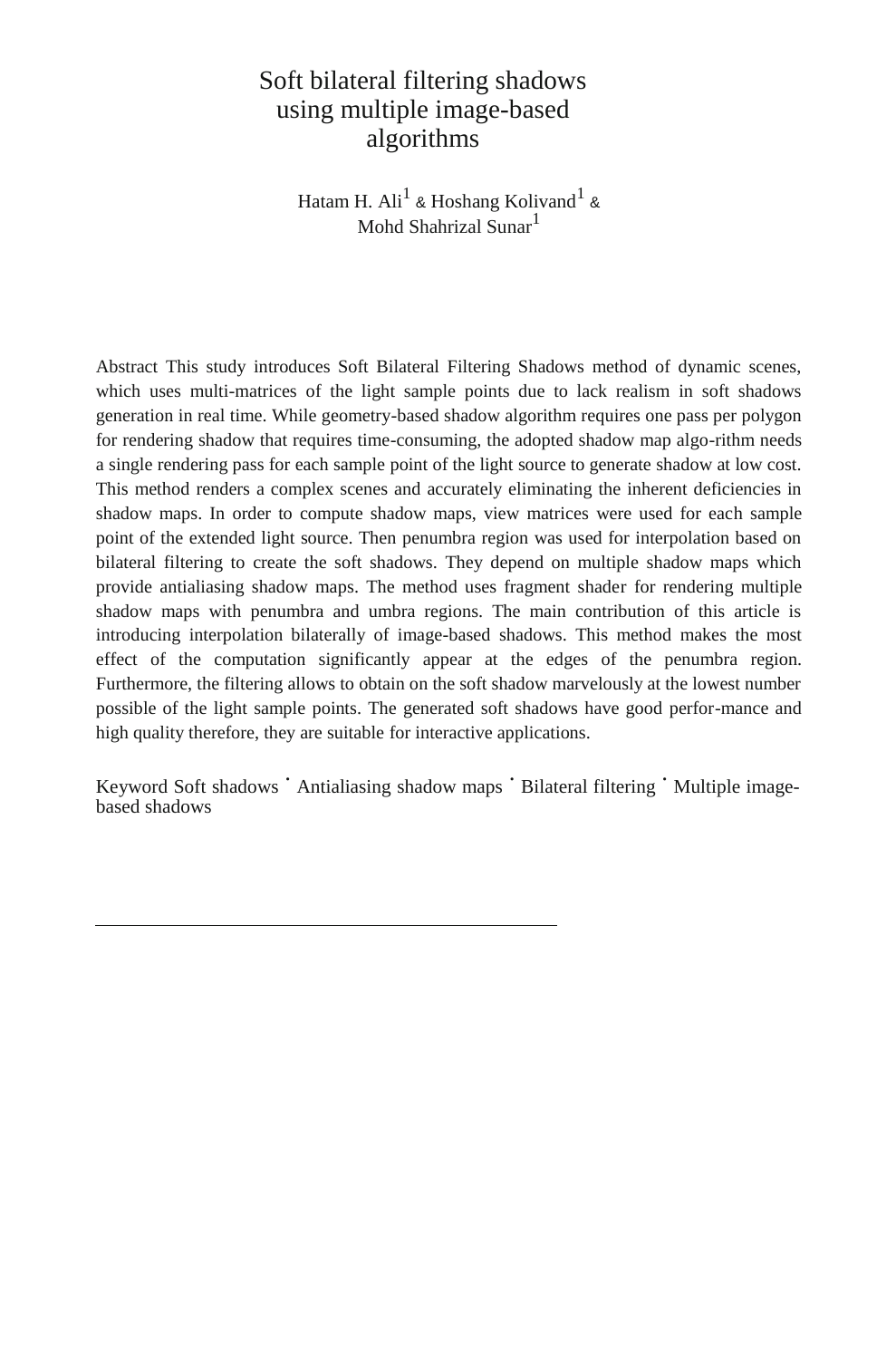## <span id="page-2-0"></span>1 Introduction

Shadow not only is a significant issue in realism, but it also illustrates visual cues of the relationships between the objects in a particular scene Kolivand and Sunar [\[14\]](#page-16-0). In order to generate hard shadows, a point light or directional light sources is used. Generally, while soft shadows look realistic and eye-pleasing, hard shadows do not always occur in nature and look artificial. Rendering high equality soft shadows are prohibitively expensive and requires time-consuming computation.

A lot of efforts have been undertaken to solve the problems related to shadows, such as aliasing problem. One could use shadow volumes Crow [\[7\]](#page-16-1) to avoid aliasing, but this may cause fill-rate problems which develops difficulties in the process of filtering. There are methods [\[17, 19, 24\]](#page-16-0) for better adaptation of shadow maps and use of the available resolution. These methods speed up the rendering process interactively and could be applied in real time. But the efficiency of many shadow map methods is reduced significantly, when it comes to calculating penumbra. The other shortcoming of these methods is the insignificance of imagebased shadows. This may occur when blockers have high depth range.

Both the original shadow map and shadow volume algorithms do shadow computations based on some imaginary point light. In reality, a light source always has some volume Kolivand and Sunar [\[13\]](#page-16-0). Therefore, at some points in the image, only a fraction of the light is occluded by a triangle, some points are completely occluded, and some points are not occluded at all. Completely shadowed area is called 'the umbra' Fig. [1a](#page-2-0) and the partially shadowed area is 'the penumbra'. Figur[e 1b](#page-2-0) shows these areas.

This study aims at producing a high quality of the soft shadows by proposing Soft Bilateral Filtering Shadows (SBFS). SBFS consists of two important aspects. Firstly, this method is based on sampling of the points within the light texture to determine multimatrices of view light. Then, the multiple shadow maps are generated based on the frustum for each point within light source. Secondly, the scene is rendered from the camera in order to interpolate bilaterally of the multiple image-based shadows. The fragment shader is used to render soft shadow of the triangles for each object in scene.

This methods has two main benefits. First, the bilateral filter works on smoothing every part of the image except discontinuous boundaries. This means most effects will be in the



Fig. 1 (a) hard shadow shows the umbra, and (b) soft shadow explains appearance of the penumbra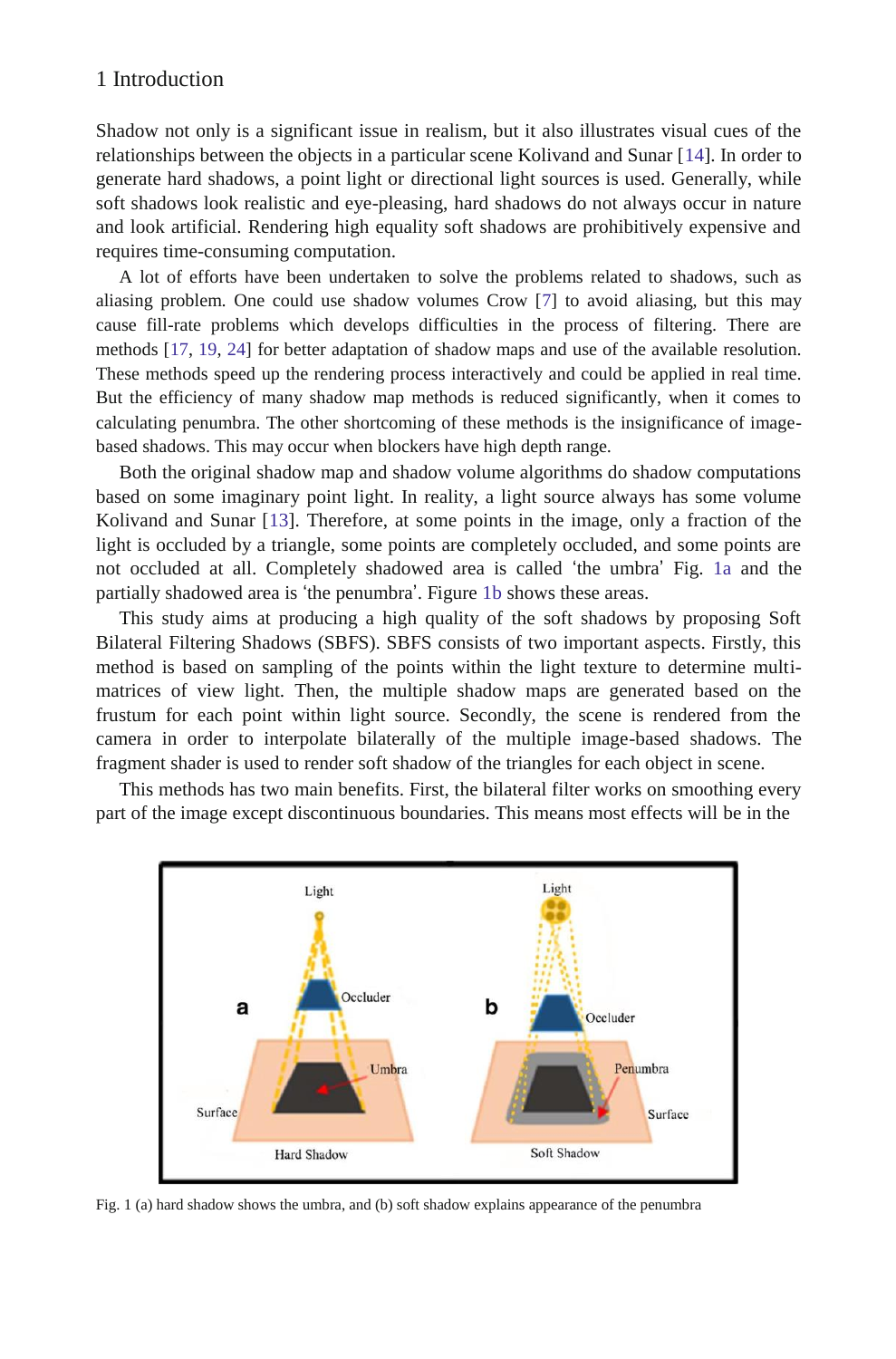penumbra region, which creates multi-matrices of the sample points. Secondly, the method significantly reduces the number of sample points of light and makes use of the effective influence of bilateral filtering. This increases the realistic qualities of shadows especially in penumbra region. Through this process, aliasing for shadow map is eliminated and realistic soft shadows are produced. Thus, this method works efficiently and accurately to render soft shadow in real time.

The immediate next section recapitulates related works. Section [3,](#page-4-0) explores the methodology for rendering the final scene. The results and related discussions are presented in section [4.](#page-10-0) Sectio[n 5](#page-16-1) presents the conclusions and puts forward suggestions for future works.

## 2 Related work

Introduced by Williams [\[23\]](#page-16-0), shadow maps is a common technique for rendering shadows. Evidence has shown that this method is efficient in being implemented on GPU, but may suffer from aliasing. Eisemann and Décoret [\[9\]](#page-16-0) proposed visibility swamping on GPU and applications which handles soft shadows interactively. Nevertheless, this is effective only for planar receivers and area light sources. Aila and Laine [\[1\]](#page-16-1) has proposed several methods for completely inti-alias shadow maps that suggest a software method anti-aliasing shadow maps.

There are some complete alias-free shadow maps methods. Johnson et al. [\[12\]](#page-16-0) suggested a hardware modification for rendering alias-free shadow maps, which is still not available. Arvo [\[2\]](#page-16-1) suggested a GPU-based algorithm in alias-free shadow maps using graphics hardware. This method uses depth peeling, which is rendering the scene once for each depth layer. This method can be very slow for scenes with high depth complexity.

The percentage closer filtering technique was proposed to render the shadow map Reeves [\[20\]](#page-16-0). It was able to achieve several such computations in a small mask. This technique could not identify the changes in sample range in shadow maps. This was because the size of filtering mask is constant, which leads to a constant size of penumbra. Fernando [\[10\]](#page-16-0) presented a technique to enhance the above technique. His technique could calculate the changes in the sample range in shadow mapping through the filtering process. Nonetheless, this method could not produce realistic results. Lili et al. [\[18\]](#page-16-0) proposed a method for rendering soft shadow. Their method detects the edge shape of frustum that the light launched in 3D space and stretches the edge shape outwards to get penumbra map in various intensities. Then a shadow map and a penumbra map that are rendered by the traditional shadow map are applied for rendering soft shadow Wyman and Hansen [\[25\]](#page-16-0). This method only deals with the outer penumbra boundary and the size of umbra remains constant. Hence, it disap-pears, if the umbra drastically shrinks. Chan and Durand [\[6\]](#page-16-1) presented a technique for rendering soft shadow by applying smoothie edge. It is an extension of penumbra map technique by storing the depth of the occulders, and the depths of frustums and planes. Wang et al.'s [\[22\]](#page-16-0) work on determining the potential blocking triangles uses bitmask process and rectified shadow map to render soft shadow.

Arvo et al. [\[3\]](#page-16-1), in his paper, suggested a shadow map flood-fill to approximately render soft shadow. This method extracts the edge pixel of the shadow in image-space. Depending on the size of penumbra region, it executes many passes of penumbra rendering to calculate soft shadows. This algorithm does not always perform well, because of the increase in the number of rendering pass. In addition, this algorithm is time-consuming due to multi-rendering passes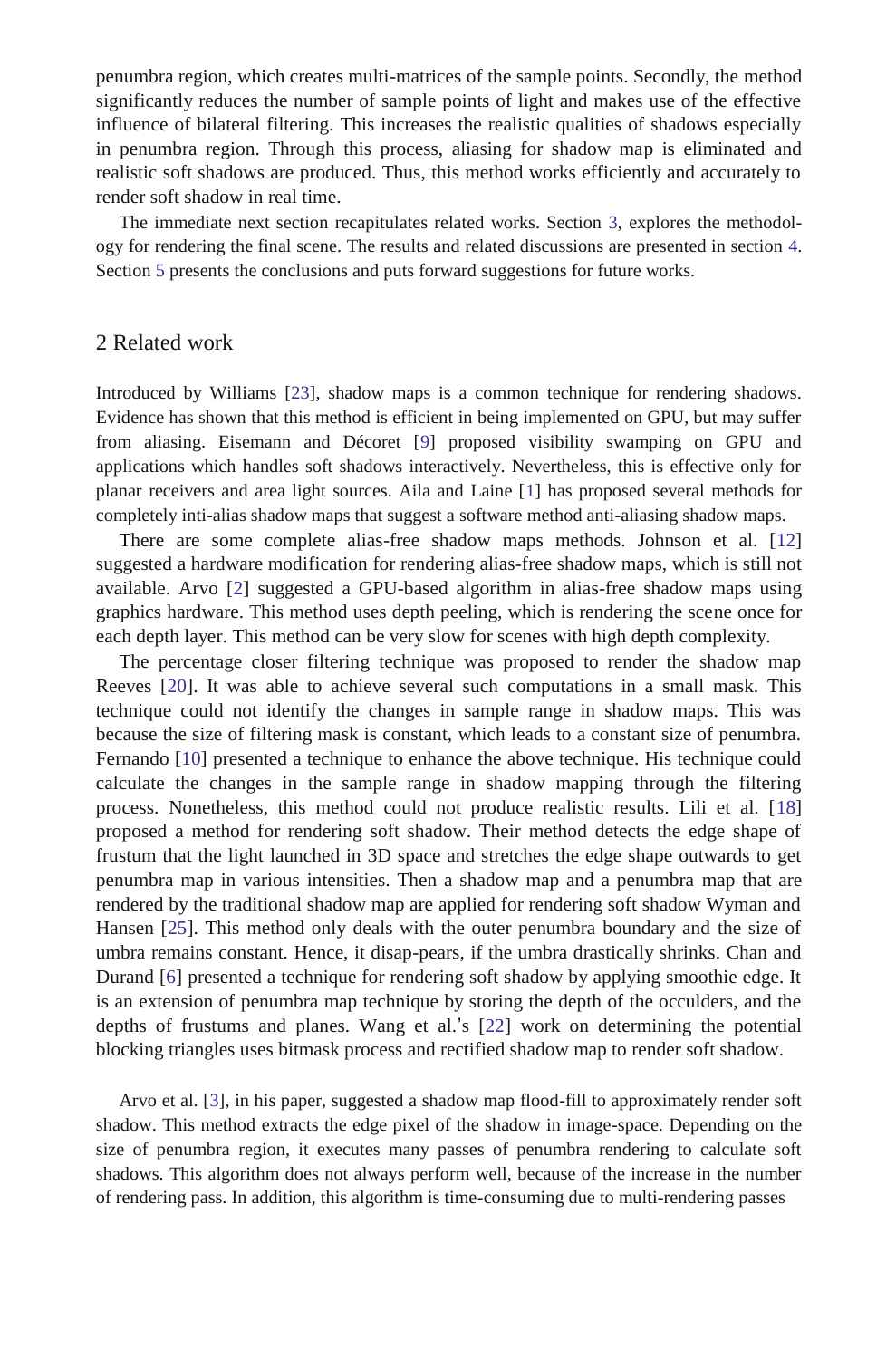<span id="page-4-0"></span>based on the size of the part semi-occluded. Cai et al. [\[5\]](#page-16-1) proposed multi-layered shadow fins to render soft shadow. It constructs the outer and inner semitransparent fins on models to simulate the penumbra region outside and inside hard shadow respectively. This algorithm is not efficient, because of the increased layers of the semitransparent. Willem searched the silhouette of blockers seen from the position of light in image space De Boer [\[8\]](#page-16-1). After that, the silhouette is launched into skirts. When the final rendering is running, the semi-occluded parts are determined by applying the depth information of the skirts and random sampling of the shadow mapping. This method runs multiple rendering passes. The number of the passes is based on the size of the part semi-occluded. Thus, when there are big part semi occluded, this method may not be able to provide convenient results.

Atty et al. [\[4\]](#page-16-1) and Guennebaud et al. [\[11\]](#page-16-0) were the first who used the term 'soft shadow mapping'. They partitioned the scene and made each sample as a blocker, and then applied the less complex scene to calculate the radiance. Projection overlap and light leak are the shortcomings of this method. Lawlor [\[16\]](#page-16-0) presented a technique using linear interpolation between the outer penumbra and inner penumbra without silhouette detection. This technique cannot maintain the shapes of edges; therefore, it does not produce any improvement other than smoothing the shadowing between texels.

The SBFS method is implemented for generating soft shadows based on multiple shadow maps and interpolation using bilateral filter. Since, all light sources affect a scene significantly to appear varying regions in intensity, so this method reflects these effects at more realistic and at lowest cost.

## 3 Method

SBFS method is inspired from the appearance of the penumbra region at shadows boundaries. In such a case, smooth color gradations are seen between this boundaries with edge-preserving. SBFS uses this quality to simulate soft shadows using some view matrices of light to represent frustums of the sample points of the light. Then, the projection is computed for each frustum to determine the lit and unlit regions onto a surface based on occluder existence in 3D scenes. The unlit region is divided into two parts, the completely occluded (umbra) regions and the partially occluded (penumbra) areas. This study is particularly interested in penumbra. Con-sequently, the penumbra region is processed, using interpolate bilaterally of the pixels along and between edges. This is to provide a penumbra region softly closer to realism.

The SBFS method assumes that a light source is a set of sample points that creates multi matrices view of the light source, which can represent the shadow maps. The advantages of this method is arising an evident soft shadow without developing overlaps between the silhouettes within penumbra region. It also smooth the shadows between edges using bilateral filter. Moreover, this allows any removals from the aliasing at the penumbra region with preserving edges. Since, a penumbra region is a natural phenomenon, so effects can be observed with real soft shadow.

In short, our method depends on determining a sample points within light texture. Thus, the multiple shadow maps are generated based on these points, using camera, at light locations for each sample point. The multiple shadow maps are considered as image-based shadows can be used in filtering operation. The key point in this method is using filtering to make the penumbra region correctly visible. This process is done by interpolated bilaterally to generate better soft shadows. The next sections describe this procedure.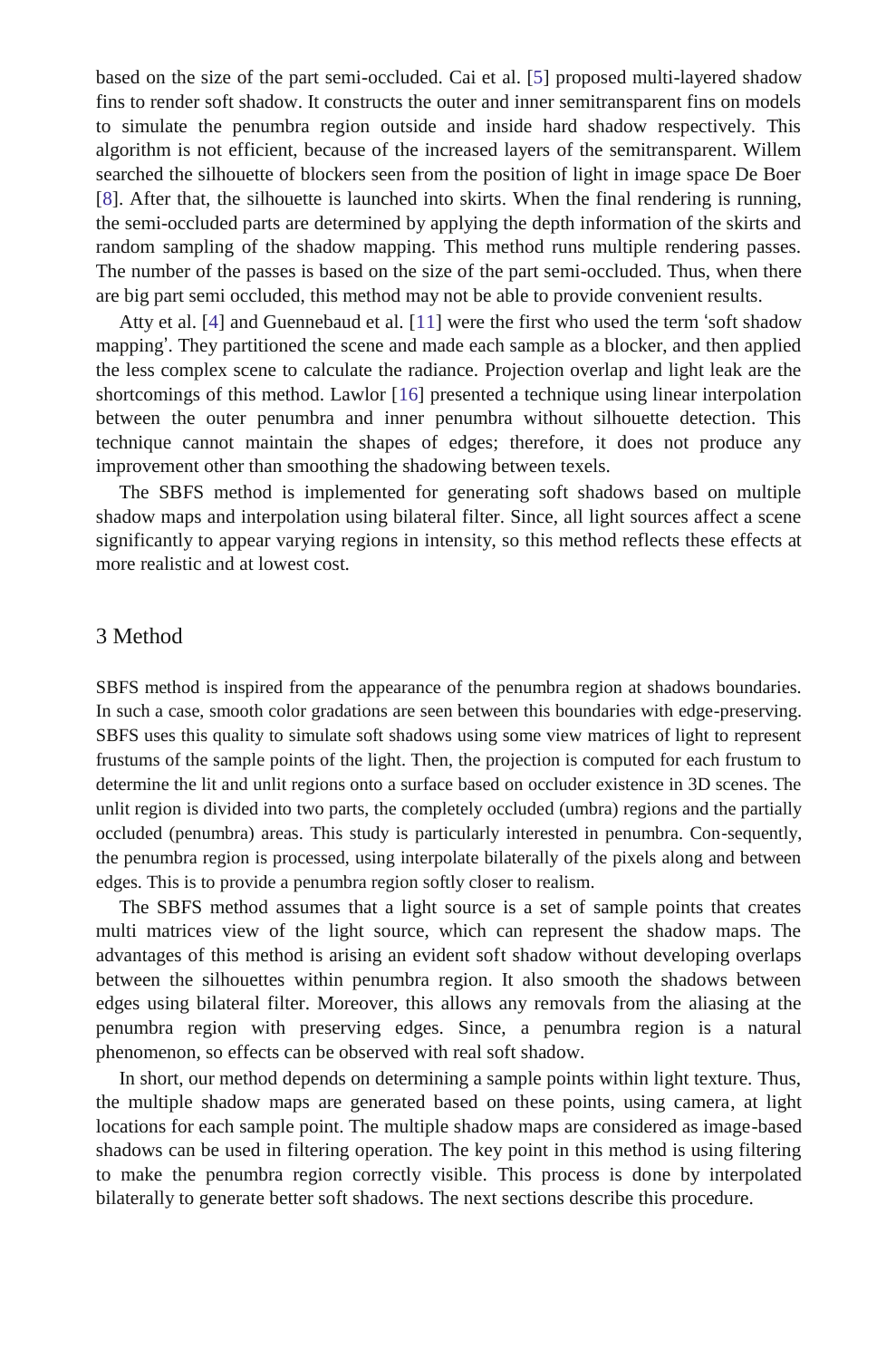#### <span id="page-5-0"></span>3.1 Compute multiple shadow maps

The scene is rendered from the light source by positioning the camera at the location of the light source. Then, the depth map is rendered based on the light source for each pixel into a shadow map, which represents each depth as distinct color. This is because, when the whole scene is being rendered, each texel in the image-based texture contains the depth of the closest pixel to the light source. Moreover, the scene is rendered from the point of view of the camera by determining the position of the camera in the viewer position. The pixels world coordinates for each pixel are transformed and projected onto the shadow map. Thus, the pixel in the shadow is analyzed to see whether its depth is larger than the one in the map. Figure [2a](#page-5-0) shows single shadow map of the single point light where the scene is rendered from the light source and also of the camera. Thus, we can notice the appearance of the umbra region which considers hard shadow as it is shown in the red rectangle in Fig. [2a.](#page-5-0) In contrast, when multiple shadow maps are computed based on the sample points of the light, the scene is rendered from the light source and the camera, which is shown in Fig. [2b.](#page-5-0) This process is repeated for each sample point to provide the umbra region in addition to the penumbra region. These regions consist of boundaries that are resulted from cut offs at cones for the light sample points. They also have different colors according to the different positions of the sample points within light source. The red rectangle in Fig. [2b](#page-5-0) shows penumbra region, which focuses attention to computation and the processing procedure in this method.

In real world, shadows mostly arise to have certain rates of softening and smoothing across their edges, so arises are not exactly hard. This method smoothes and softens hard edges of shadows effectively, so that it arises to have smoother edges.

The edges appear within a penumbra region onto a surface in 3D scene, when view-matrices of the light sample points are touching occulder edges. Figure [3](#page-6-0) shows multi-matrices of the light sample points (green, red, and blue dots) where their frustums touch the occluder edges to create boundaries of the penumbra region (green, red, and blue arrows). Obviously, the projections position of the frustums on a surface are slightly displaced according to vary positions of light sample points. In addition to abrupt changes in color that may occur within the penumbra region. The key point in this method is choosing the lowest number of the light sample points to create a penumbra region. Although, this process may cause artifact and aliasing problems, bilateral filtering can efficiently solve such problems. This method of problem solving is based on interpolated bilaterally along and between edges.



Scene from the camera

Fig. 2 (a) single shadow map with umbra, (b) the multiple shadow maps using multi-frustum view of light sample points. The scene from the light source and from the camera where the red rectangle indicates boundaries of the penumbra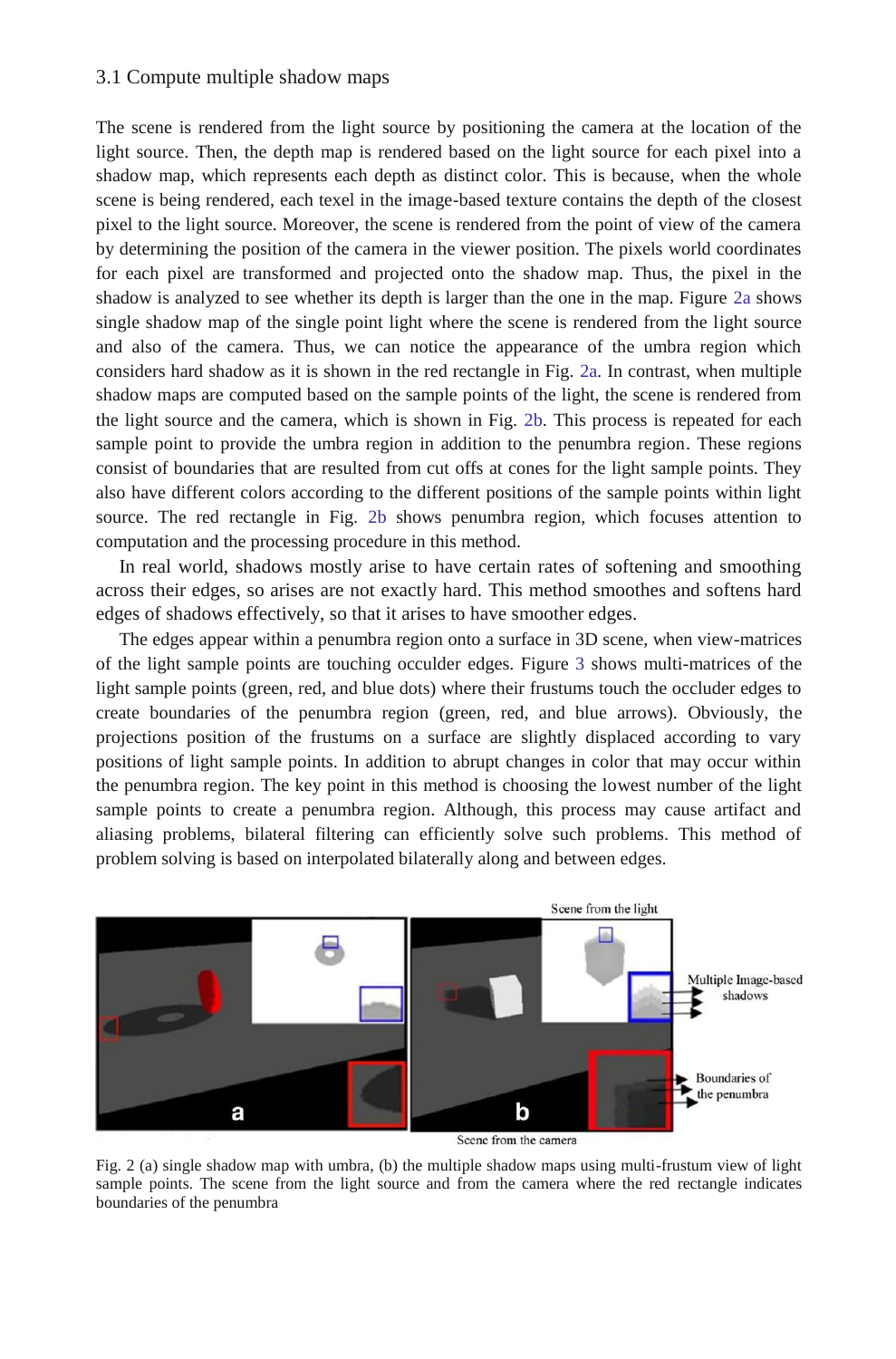<span id="page-6-0"></span>Fig. 3 Boundaries of the multiple shadow maps using multi-frustum view of sample point of the light in color blue, red, and green



#### 3.2 Bilateral interpolation

This method uses non-linear bilateral filtering, which is replaced the intensity value for each pixel in an image by weighted average of intensity values of neighbor pixels. Moreover, bilateral filtering which has an important characteristic takes the difference of intensities into consideration to preserve edges. Basically, in bilateral filtering two pixels can be close to each other, whether they occupy nearby spatial location or they have nearby values. In order to soften an image Gaussian filter is used, where data processing being in its domain. Gaussian filter is used to do data processing within its range in order to edge-preserving is computed as:

$$
g(p) = \frac{1}{W} \sum_{p_i \in M} f(p_i) G_{hr}(|f(p_i) - f(p)|) G_{hd}(|p_i - p|)
$$
 (1)

Where W is a normalization as:

$$
W = \sum_{p_i \in M} G_{hr}((|f(p_i) - f(p)|)) G_{hd}(|p_i - p|)
$$
 (2)

Parameters  $h_r$  and  $h_d$  are measures of the amount of the filtering for image g.  $G_{hr}$  is the range kernel for smoothing the differences in intensities (range filtering). This step would reduce the effects of the distant pixels. The domain kernel for smoothing the differences in coordinates is  $G<sub>hd</sub>$  (domain filtering). This step reduces the influence of pixels p with an intensity value, which is different from  $g(p)$ . In this step, the domain refers to the location of pixels and the range qualifies the amounts that refer to pixel values. The filtered image g(p) deals with the effects of the bilateral filter on the multiple image-based shadow. While f is the original input image to be filtered, p are the coordinates of the current pixel to be filtered, and M is the mask, centered in p. The weight W is assigned using the spatial closeness and the intensity difference Tomasi and Manduchi [\[21\]](#page-16-0). In this method the weight is based on Gaussian distribution is computed as:

$$
G_h \delta p \mathsf{P} \mathcal{V}_4 e^{-hp_2} \tag{33}
$$

In order to obtain comparable results, hd must be adjusted accordingly. Similarly, the differences intensities  $h_r$  in the f(p) range is set to achieve the desired amount of the combination of pixel values. That means both  $h<sub>r</sub>$  and  $h<sub>d</sub>$  are controlling the bilateral filter. For instance, when hr increases the bilateral filter, it becomes more similar to Gaussian blur.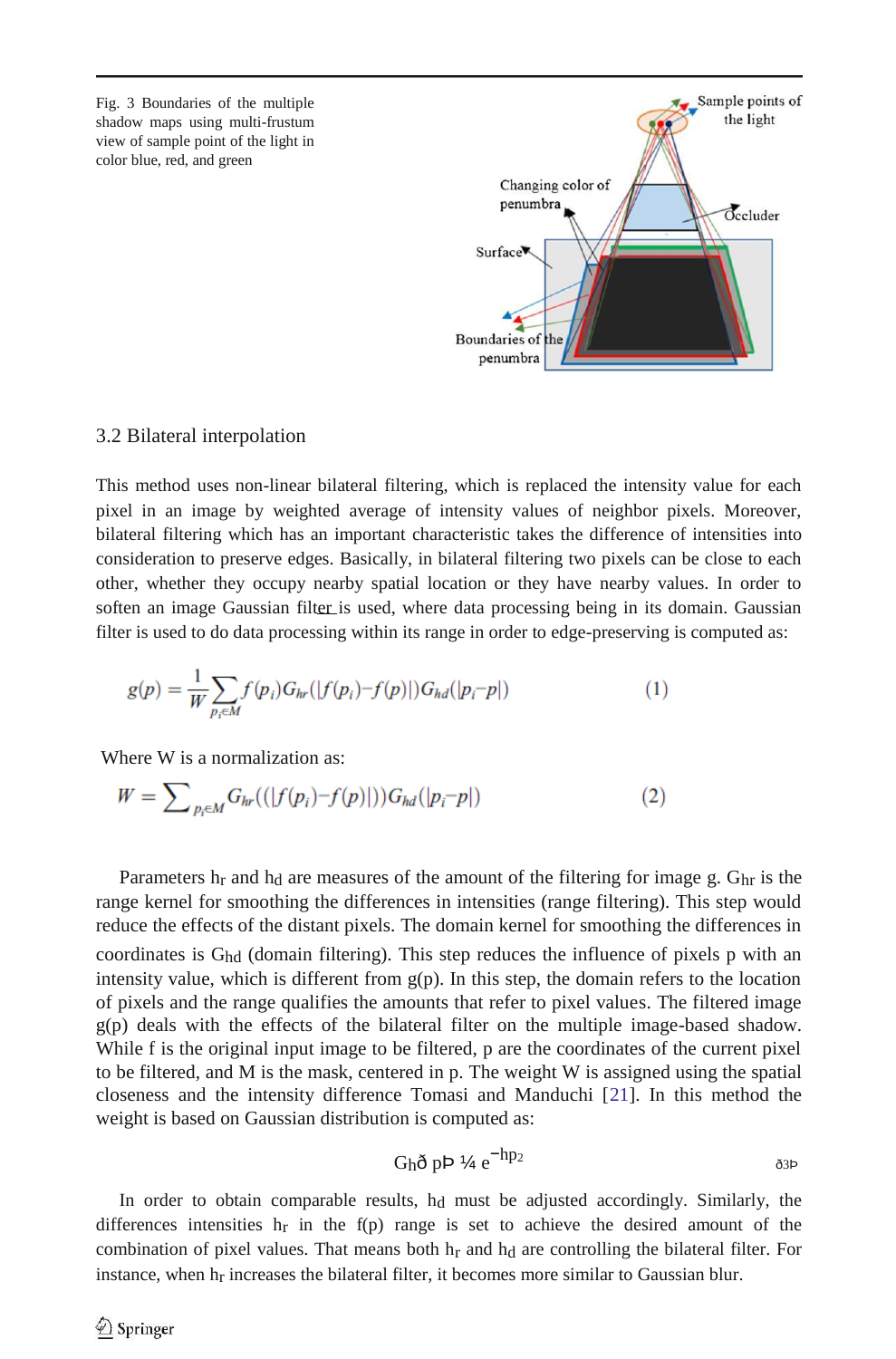<span id="page-7-0"></span>This is because the range Gaussian is flatter. While the domain parameter is increased hd smooth's larger.

The multiplied weights of the bilateral filtering are important features. This is because when none of the weights is close to zero, no smoothing occurs. In addition, the bilateral filter divides the input image into a large-scale and small-scale component. The large-scale com-ponent is a smoothed the input in which the main edges are preserved. The small-scale component is the residual filter. This component can be interpolated as texture or noise. This method uses the bilateral filter, which efficiently smoothes an image and preserves the edges.

#### 3.3 Penumbra map

As the main step, the SBFS method generates soft shadows on the screen space by using the pixels of the image-based shadows within the penumbra region. Since each pixel in the depth map of the light source is corresponding a pixel in the depth map of the camera, the interpolate bilaterally can be achieved within the image-based shadows. The bilateral filter influences the image, especially along and between the edges of the penumbra region.

Figur[e 4](#page-7-0) illustrates the interpolated bilaterally process. In this figure, the yellow dashed lines denote to measure the domain distances along and between the edges of the penumbra region. The orange dots mark the photometric range of different intensities of the pixel values. The idea is to replace each pixel by a weighted average of pixels that are spatially close to one another. Each spatial region is weighted by a domain component that penalizes the distant pixels and the range component that penalizes with a different intensity. The bilateral filter combines a Gaussian blur with the function of edges that are not blurred. This is to ensure that only the nearby pixels are contributing in the image that is being filtered.

The SBFS method uses Gaussian distribution, where the spatial and intensity functions are multiplied to produce the Gaussian weighting for each output image pixel. Consequently, the bilateral filter is based on the domain of the pixels as well as the range differences such as depth distance and color intensity. Although, this method aims at cutting down noise and smoothing images, the conservative on edges, which is an important feature, develops more realism in the shadows.



Fig. 4 Interpolate the color for pixels on the screen using a bilateral filter of the edges of penumbra region, yellow dashed lines indicate the distances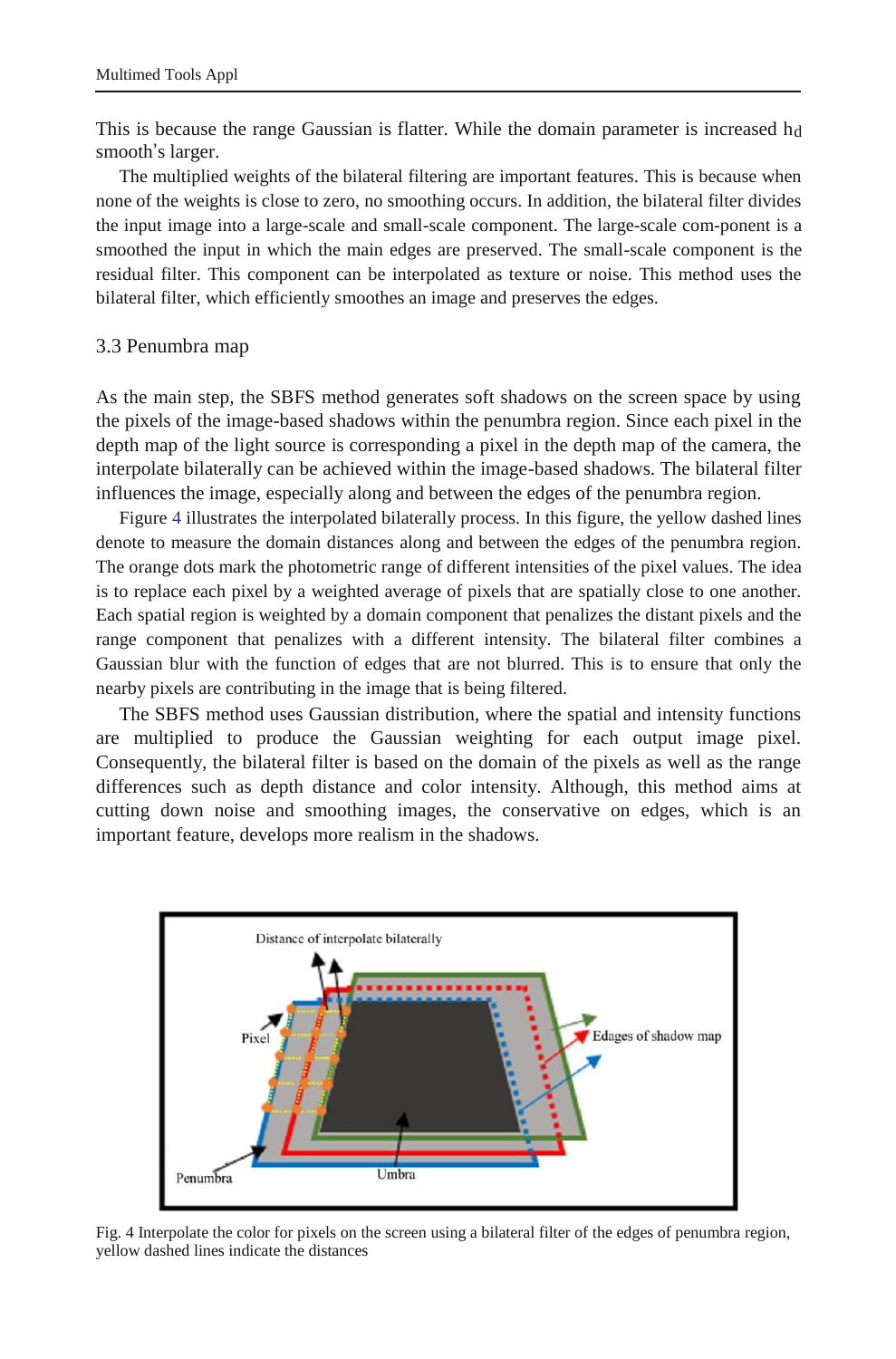<span id="page-8-0"></span>The edges from the multiple image-based shadows are nearby and neighbor one another, which allows the bilateral filtering to affect the penumbra region. The pixels along and between the edges of the image-based are dealt with to provide soft shadows. The outmost edge represents the outer boundary of the soft shadow and inmost edge represents the inner boundary of the soft shadow. The region between these boundaries is smoothed with edges-preserving, which increases the realism of the rendered scenes.

Figure [5](#page-8-0) illustrates the framework to manipulate the penumbra region by combining the weights in a 3D scene. The red rectangle in Fig. [5a](#page-8-0) represents the original input image of the multiple image-based shadow. Figure [5b and c](#page-8-0) represent the domain and range filtering respectively, where domain filtering produce blurred image and range filter produce sharp image. Figure [5d](#page-8-0) yields multiplication of domain and range weights. Here the regions are smoothed with sharp edges. Since, the normalization term W is close to one, the input image is multiplied by step (d) to obtain the output image of the bilateral filtering shown in Fig. [5e.](#page-8-0) The output image is better and crispier compared to the input image.

The number and positions of the light sample points lie beyond the appearance of the soft shadow. In other words, increasing the number of the light sample points sparsely improved the appearance of the soft shadows. Nonetheless, this process is prohibitively expensive. In order to solve this problem, interpolated bilaterally is used to gain the best results by determining fewer number of the light sample points regardless of their positions. In this case, the soft shadows are generated simply. The output has high quality and the process performs well based on a simple algorithm, which is introduced in the next section.

#### 3.4 Algorithm

The SBFS method is based on the light sample points to construct view matrices. It computes multiple shadow maps of the light sample points. Multiple image-based shadows are used to create the penumbra regions on the boundaries of the shadows. The bilateral filtering is applied on images-based in order to preserve edges through a smoothing process. The effects of this



Fig. 5 (a) the input from multiple image-based shadow with artifacts, (b) the domain filtering of the input image and the smoothing effects, (c) the range filtering with sharp boundaries, (d) multiplication of range and domain weights, (e) the bilateral filter effects edge-preserving by smoothing the boundaries of the penumbra region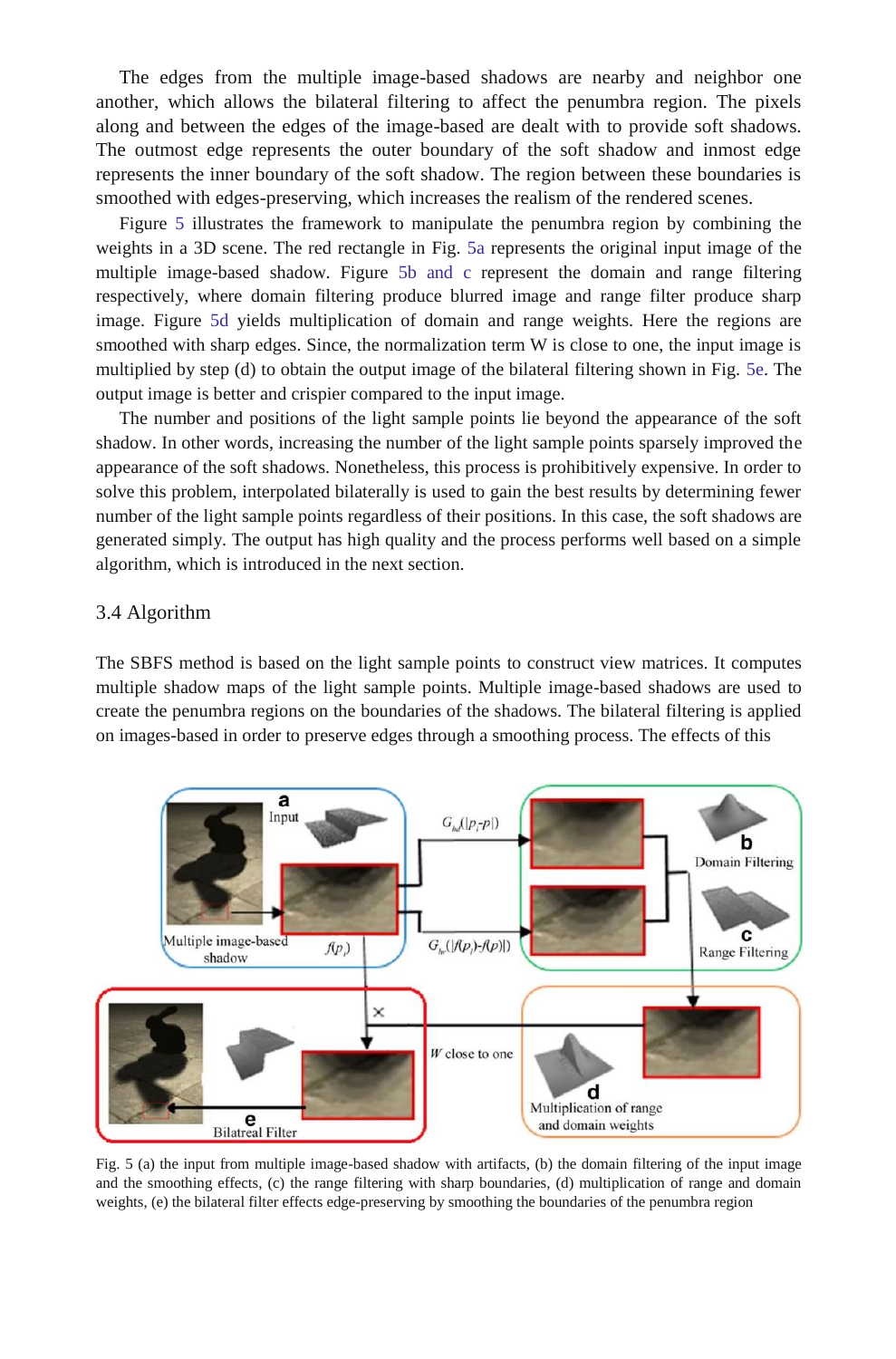process are obvious in the penumbra region, which also generates soft shadow. Overall, in order to render a 3D scene with triangles, area light source, image screen, and interest view with eye should be taken into consideration. The proposed algorithm renders soft shadow as following:

Step 1. Determining the sample points of the light and construct the cameras with these points

Step 2. Rendering multiple shadow maps for the sample points

Step 3. Applying interpolation between the pixels of the image-based shadows using bilateral filter

Step 4. Rendering the scene with soft shadows

Step 1 is responsible for calculating the light view matrices, which has three stages. First, the initial light view matrix is determined for one sample point by light perspective of the light position, reference, and up. Further, the initial light texture matrix is computed by multiplication of the bias matrix, the light projection matrix, and the initial light view matrix. Second, the projection light is computed based on the light view matrices, normalize, radius, and light position. Third, the above operation is repeated to calculate the light view matrices for other sample points as well as to compute the projection light for each point.

Step 2 the multiple shadow maps are created in light space by rendering the whole scene from each sample point of the light and storing values in the depth map texture using frame buffer object. Then, a whole scene from the camera is rendered to compute depth value in camera space. In fragment shader, the image light space and image camera space are compared. For each fragment, transform and project the fragments world coordinates onto a shadow map. If the fragment is not visible from the light source in the rendering process, it is located in shadow. Otherwise, it is in light. The main aim of this step is to get on image of the multiple shadow maps and use in the next step.

Step 3 the bilateral filter Tomasi and Manduchi [\[21\]](#page-16-0) is used to manipulate the image from multiple shadow maps in the 3D scene. A combination of the range and domain filtering is needed to compute an average of the nearby and similar pixels values to be replaced with pixel values at p as in Eq. [\(1\)](#page-6-0). Since a region between the inner and outer boundaries of the penumbra usually has gradient in the intensities, the bilateral filter effects appear significantly in the penumbra region. This would basically work as a domain filter with a sharp boundary and separate the two regions within the penumbra. It also works as a range filter at the regions between and along the edges within the penumbra. When the bilateral filter is placed on a pixel on one side of an edge of the penumbra, it can remove artifacts by smoothing an image with preserving all the crisp edges. Figure [6a](#page-10-0) illustrates the penumbra from rendering multiple image-based shadow. This figure introduces artifacts and aliasing at the edges of the cube. In Fig[. 6a,](#page-10-0) bilateral filtering is applied to output image which results in the output image shown in Fig[. 6b.](#page-10-0) Obviously in this image, the overall smoothing and the edges of the cube are preserved. The interpolation contributes along each edge yields an interpolated intensities, interpolated bilaterally between two edges, based on weights. Thus, a bilateral filter benefits from the smoothing of the penumbra region to maintain the shapes of the edges which gives a more realistic sense of the soft shadow.

Finally, SBFS method renders the triangles of the objects for whole scene with soft shadow. Texture is an important element in computing a multiple shadow maps in frame buffer object. The fragment shader is used to provide multiple image-based shadows for processing filtering.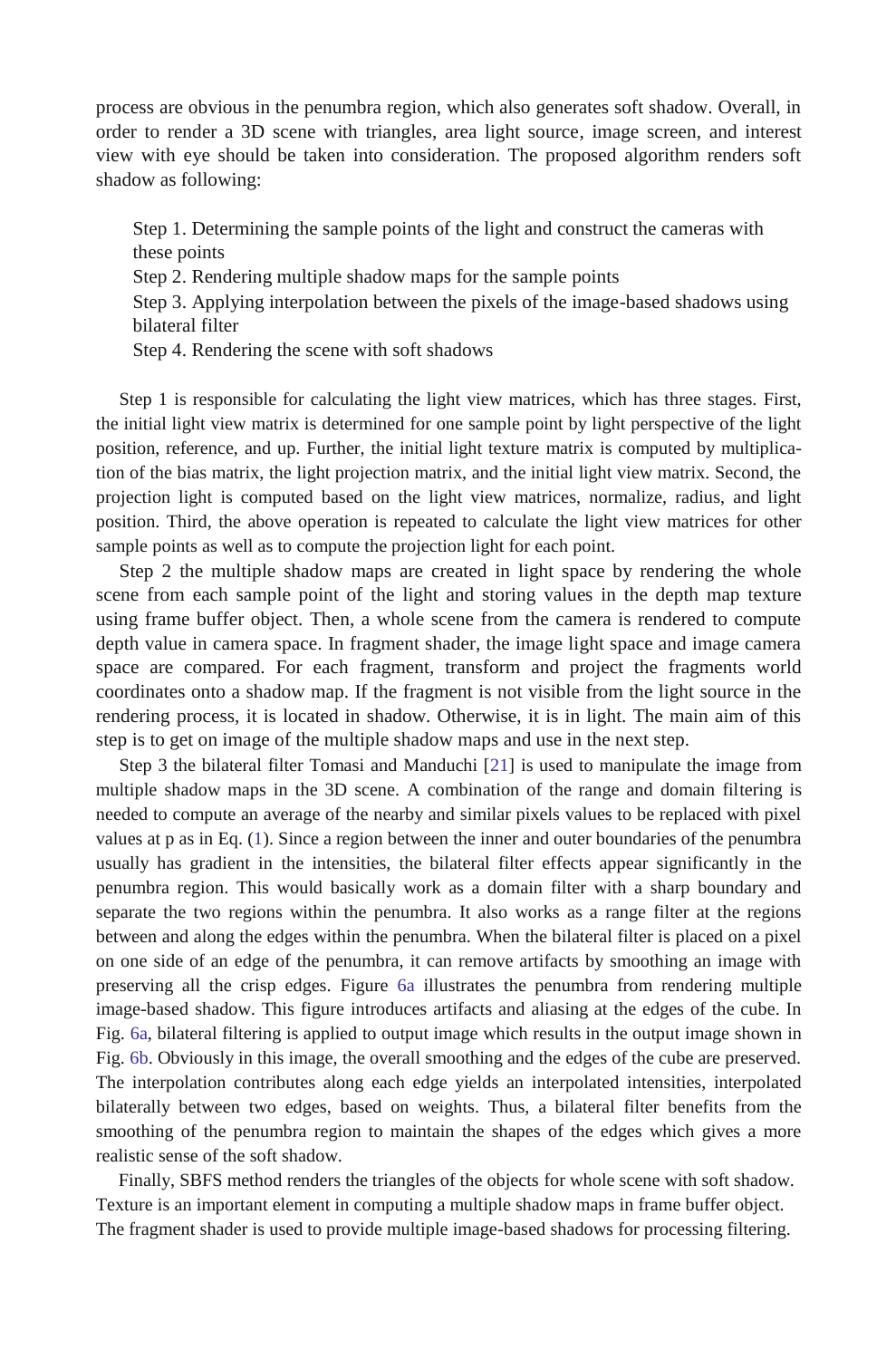<span id="page-10-0"></span>

Fig. 6 the soft shadow, (a) the penumbra from rendering multiple image-based shadows with artifacts and aliasing, (b) a smooth penumbra region that maintains the shapes of the edges using bilateral filtering

The generated soft shadows eliminate the inherent shortcomings in the shadow maps to give high realistic and performance in real time.

## 4 Results and discussion

We implemented and measured the SBFS method on a 2.5 GHz Intel(R)HD Core(TM) i5-3210CPU using an ATI Radeon HD 7670 M Graphics 4000. SBFS was written in OpenGL 3.3 and the shader was compiled with Shader Model (3.0). All scenes were tested at  $1024 \times 1024$ resolution for rendering models. Realistic soft shadows were directly proportional to the number of sample points of light, but was expensive. In other words, the greater number of sample points of light make the appearance of soft shadows more realistic. Nevertheless this would decrease the efficient of the performance. Conversely, the lower number of light sample points would increase the efficiency of rendering soft shadow, but at the expense of realism. In order to resolve these issues, the lower number of the sample points of the light was determined using bilateral filtering. Figure [7](#page-11-0) shows two different situations for Elephant model using three sample light points which only needed three passes to render shadow maps, in addition to geometric spread  $h_d = 3$  and photometric spread  $h_r = 0.5$ . Although the outcome shadow is eyepleasing, overall the two images are slightly blur. This effect is significantly visible at the boundaries of the shadow onto the floor as shown in the Fig. [7](#page-11-0) in the red rectangles. These are the effects of filtering process that was done using the bilateral filter. Through this process, the regions between edges got smoother using domain filtering. At the same time, the crisp edges were preserved using range filtering. On the other hand, the filtering process and the minimum number of sample points of light were combined to decrease the costs of rendering soft shadows.

The values of parameters geometric and photometric are controlled to maintain the effects of the filter on the resulting image. The experiment of testing the balance process and the effects of range filtering and domain filtering led to pleasing and attractive results.

In Fig. [8,](#page-11-0) five light sample points, which led to five passes for rendering shadow maps. Also, the geometric spread  $h_d = 5$  and photometric spread  $h_r = 0.5$ , the complex scene was used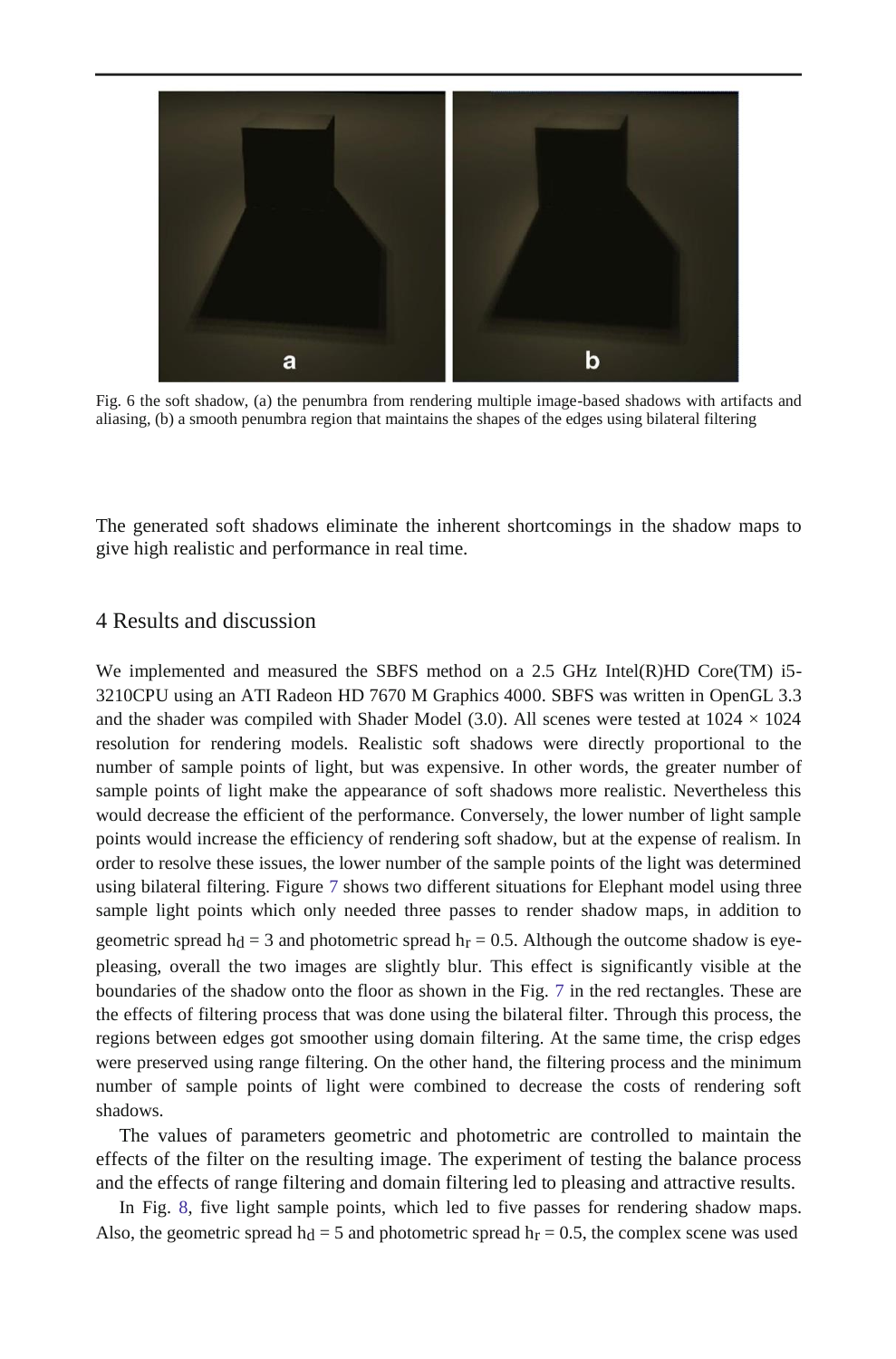<span id="page-11-0"></span>

Fig. 7 The two different scenes of Elephant, the results of SBFS method using three light sample points and  $h_d = 3$ and  $h_r = 0.5$ , the blur regions are increased between the boundaries of the shadow with edges-preserving

for Dragon and Buddha models that had folds and creases. In this case, the appearance of the two images are blurred more than the images in Fig. [7.](#page-11-0) This was due to the increase in geometric spread hd, which also had a small computational cost due to the increased number of the light sample points; nonetheless, the edges remained crisp. The red rectangles in Fig. [8](#page-11-0) mark the effects of the interpolated bilaterally within penumbra region in which soft shadows are more realistic and eye-pleasing.

Figure [9](#page-12-0) illustrates the rendering result of Dragon and Buddha models using SBFS method and Bidirectional Penumbra Map Lili, W. et al.'s work [\[18\]](#page-16-0). In real life, extended light source would appear at penumbra regions. Figure [9](#page-12-0) (left) represents result of Bidirectional Penumbra Map to generate soft shadows. Figur[e 9](#page-12-0) (middle) represents result of our method to generate



Fig. 8 The two different scenes of Dragon and Buddha models, the results of SBFS method using five light sample points and  $h_d = 5$  and  $h_r = 0.5$ , the blur regions are increased between the boundaries of the shadow and the edges were preserved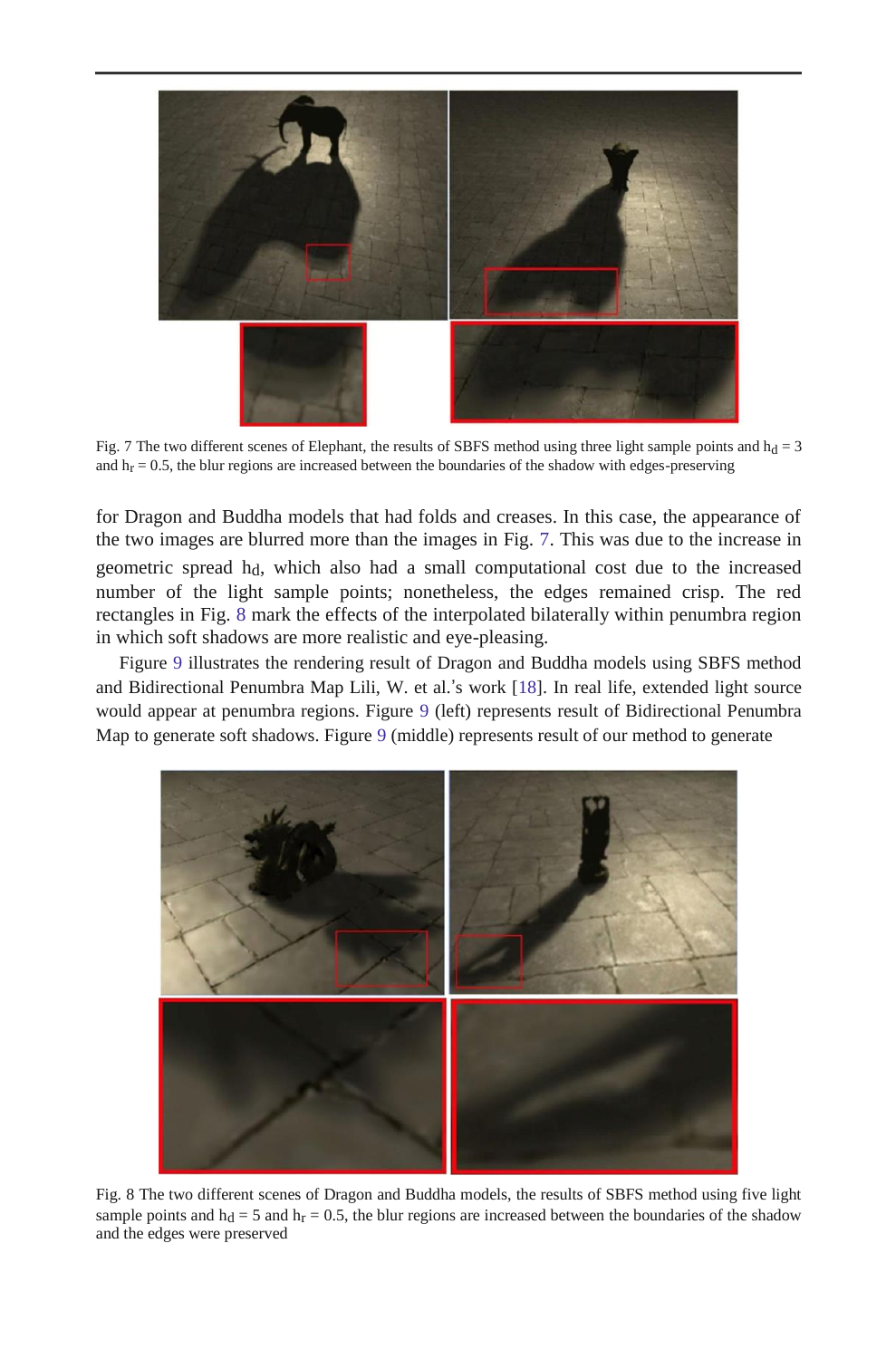<span id="page-12-0"></span>

Fig. 9 Rendering the Dragon and Buddha models: Left is the results of Bidirectional Penumbra Map [\[18\]](#page-16-0), Middle: our method with background similar to in (left). Right: our method texture background

soft shadows with background similar to Fig. [9](#page-12-0) (left). Figure [9](#page-12-0) (right) results of our method with background. Figure [9](#page-12-0) (middle) (right) gives more natural plausible due to a penumbra region is smoother and crisper under the sample points of the light source from the Bidirectional Penumbra Map method. The reason behind these qualities is that the Bidirectional Penumbra Map method does not consider the appearance of the soft shadows; therefore, the intensity of the color is changing gradually from the inner to outer penumbra region, which results in overlapping and distort. This is while the SBFS method smoothly changes the color gradient of the soft shadows and perseveres edges from inner to outer penumbra region.

Figure [10](#page-12-0) illustrates a side-by-side comparison of the Bunny and Elephant models. The left column shows the results of Bidirectional Penumbra Map. The middle column presents the results of the SBFS with background similar in left column to generate soft shadows. The right column is our method with texture background. Figure [10](#page-12-0) shows effective our method in generating soft shadows.



Fig. 10 Rendering soft shadows of the Bunny and Elephant models: left: the result of the Bidirectional Penumbra Map [\[18\]](#page-16-0), Middle: result of the SBFS with gray scale background, Right: result of the SBFS method in texture background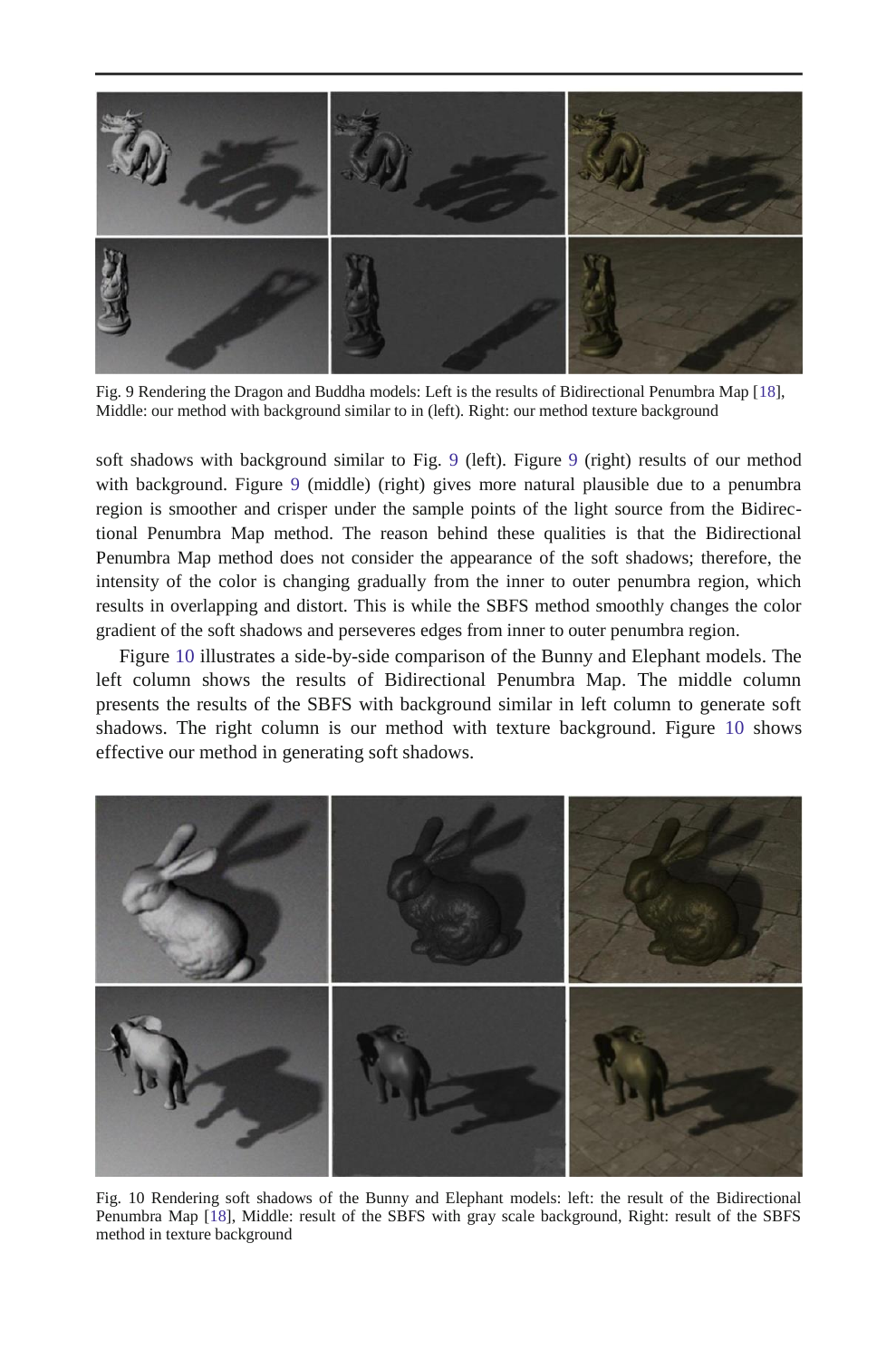<span id="page-13-0"></span>The SBFS method presents the proper appearance of soft shadows, where the penumbra spreads smoothly from inner to outer regions emerging by the sample points of light. The actual appearance of the soft shadows based-on subtle effects happen at the boundaries and the edge of the shadow.

Comparing the models in Figs. [9](#page-12-0) and [10,](#page-12-0) the number of the triangles have a small effect on the rendering frame-rate of SBFS method. Specifically, the number of triangles is imperceptible in the outcomes. Nevertheless, the SBFS method is time consuming and compromises the quality. One of these problems is the values for geometric spread  $h_d$  and photometric spread  $h_r$ 



No. points of light =  $3$  No. points of light =  $5$  No. points of light =  $15$ 

Fig. 11 Generating soft shadows using SBFS. Employing parameters hd and hr to control on effective and efficient of the soft shadows according to sample points of light source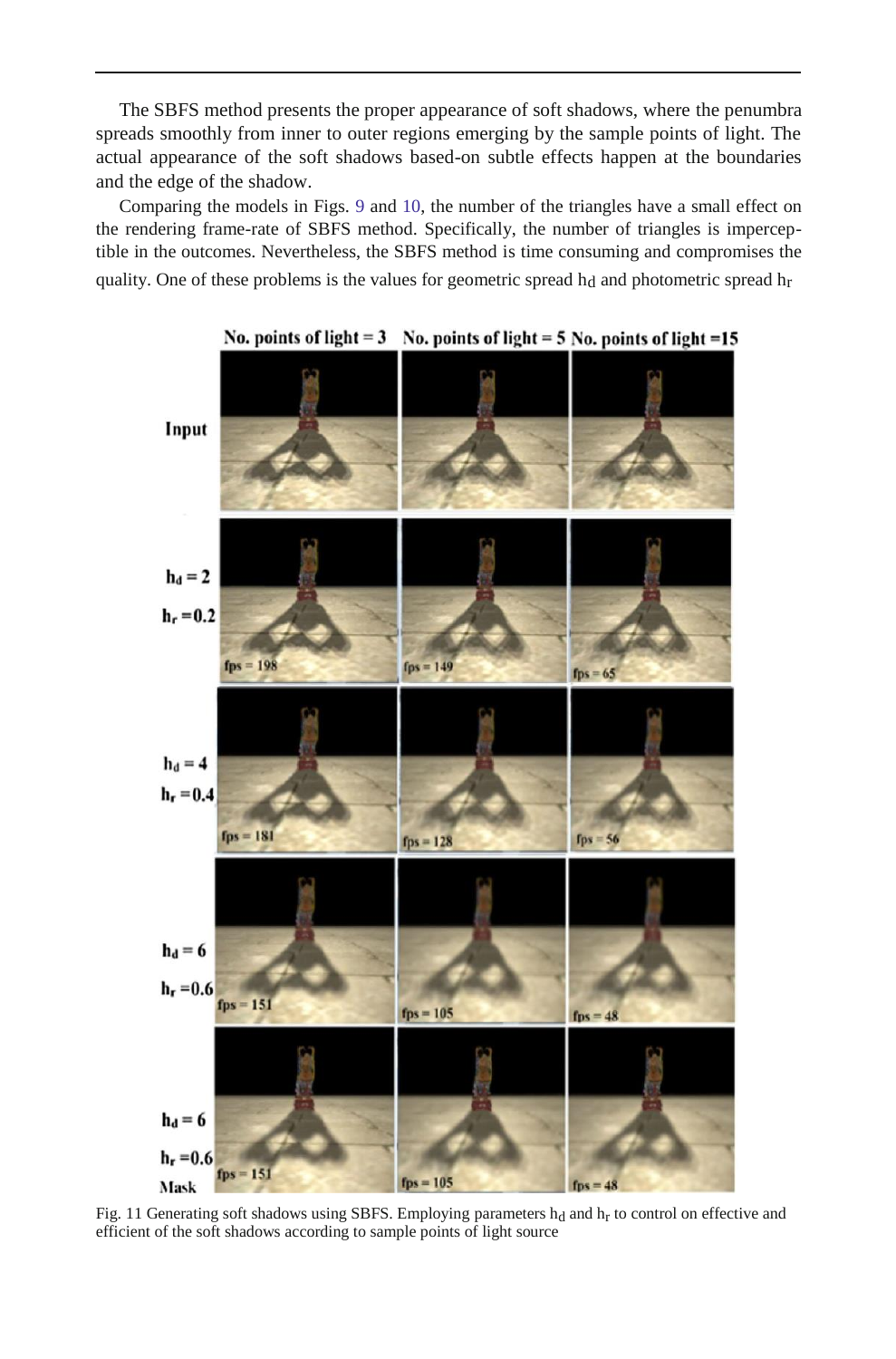<span id="page-14-0"></span>of the bilateral filtering, and the other is for the number of the light sample points to determine a penumbra regions. Using large values for  $h_d$  and  $h_r$  result in improved soft shadow within the penumbra region, but at the same time the entire image gets blurred. Increasing the number of the light sample points develop more realistic soft shadow, through a time-consuming computation process. This is because of the increasing number passes for rendering shadow maps. In order to achieve the balance between quality and performance proper values for hd and hr with minimum number of the light sample points for interpolated bilaterally should be chosen.

Figure [11](#page-13-0) shows SBFS results on various values of sample points of light source, with domain parameter  $h_d$ , range parameter  $h_r$ , and average frame rate. In general, in most of the cases, the fps is remarkable compare to previous works like [\[18, 22\]](#page-16-0). In the first case, when the number of sample points of light is 3, the results are good in the case of quality, while gives some blur when increasing  $h_d$  and  $h_r$ . The scenes with 5 sample points of light source gives also better quality, but appears blur and decrease frame rate. Further more the method is tested with 15 sample points of light source loosing considerable amount of frames per second and makes a scene more blur with increasing  $h_d$  and  $h_r$  but the shadows look completely soft. To overcome this issue, creating a simple mask is employed to avoid applying the filtering on the occluders. Thus, not only the results look acceptable but also the fps is remained.

The effectiveness of SBFS on rendering more complex scenes that containing overlapping shadows of multiple objects can be seen in Fig. [12.](#page-14-0) Note that the SBFS method correctly tackles the boundaries sharp of shadows as well as overlapping of multiple occluders.

In Fig. [12](#page-14-0) (left) occluder 1, occluder 2, and the shadow receiver are located in different depths from light source to show what the result is in overlapping. There is no bleeding of light when SFBS is applied (Fig. [12](#page-14-0) (right)), while light bleeding of LVSM method [\[15\]](#page-16-0) is obvious in Fig[. 12](#page-14-0) (middle). This makes our method suitable to be used in complex scenes.

Figure [13](#page-15-0) is plotted as a compares the performance of SBFS method and Bidirectional Penumbra Map method for rendering the above models of  $1024 \times 1024$  resolution. While SBFS renders Elephant (39290 69451 tri.), Bunny (69451 tri.), Dragon (871414 tri.) and Buddha (10877716 tri.) models in 95 fps, 94 fps, 87 fps, and 84 fps respectively, the Bidirectional Penumbra Map method renders Elephant (39290 69451 tri.), Bunny (69451 tri.), Dragon (871414 tri.) and Buddha (10877716 tri.) models in 36 fps, 36 fps, 30 fps, and 28 fps respectively. SBFS shows the highly interactive rates, which are roughly about three times faster than Bidirectional Penumbra Map. This indicates that our method can render the complex scenes in real-time effectively.

Table [1](#page-15-0) shows a comparison of performance between state-of-the-rate of shadows maps (Bidirectional Penumbra method [\[18\]](#page-16-0) and GEARS method [\[22\]](#page-16-0)) and SBFS when using a 1D filter in x direction followed by using another 1D filter in y direction. The filter  $3 \times 3$  with 3, 5



Fig. 12 Overlapping shadows of multiple objects, (left) The theory of our method, while middel of is the result of LVSM [\[15\]](#page-16-0) with light bleeding, (right) the result of our method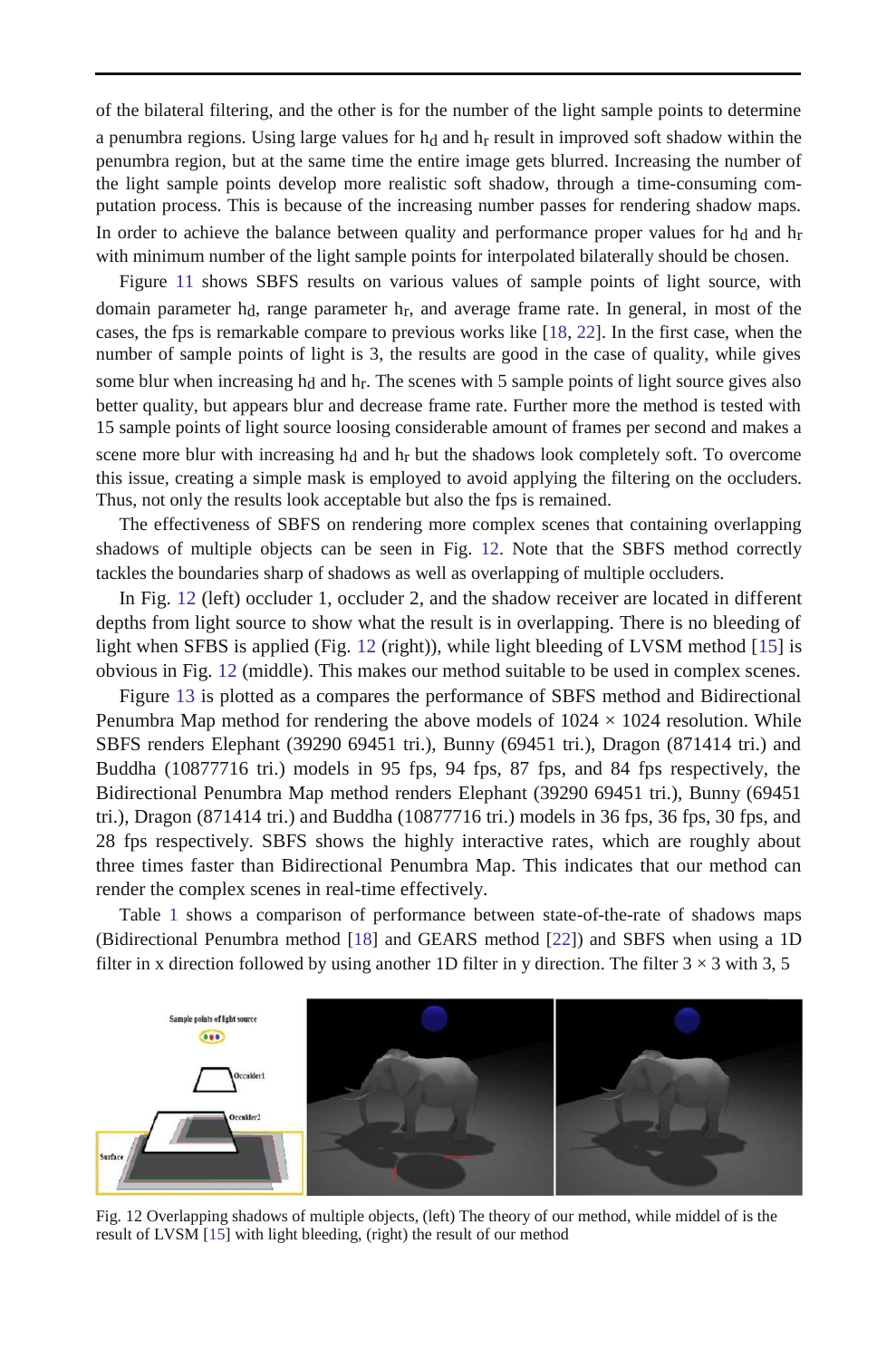<span id="page-15-0"></span>

Fig. 13 Frame rate of SBFS method compare with the Bidirectional Penumbra Map Method [\[18\]](#page-16-0)

and 15 sample points of light source on a shadow map of  $256 \times 256$ ,  $512 \times 512$ , and 1024  $\times$  1024 resolution are employed. The soft bilateral filtering shadows show a better performance compare to bidirectional penumbra method [\[18\]](#page-16-0), GEARS method [\[22\]](#page-16-0) and

| Model  | No. Tri | Resolution | Bidirectional<br>Penumbra<br>$[18]$ (fps) | HSM [14]<br>with 7 layers | <b>GEARS</b><br>$[22]$ (fps) | <b>SBFS</b>            |       |
|--------|---------|------------|-------------------------------------------|---------------------------|------------------------------|------------------------|-------|
|        |         |            |                                           |                           |                              | Sample points of light | (fps) |
| Bunny  | 69451   | $256^2$    | 205                                       | 165                       | 148                          | 3                      | 316   |
|        |         |            |                                           |                           |                              | 5                      | 223   |
|        |         |            |                                           |                           |                              | 15                     | 108   |
|        |         | $512^2$    | 122                                       | 112                       | 72                           | 3                      | 237   |
|        |         |            |                                           |                           |                              | 5                      | 181   |
|        |         |            |                                           |                           |                              | 15                     | 72    |
|        |         | $1024^2$   | 36                                        | 87                        | 34                           | $\mathfrak{Z}$         | 126   |
|        |         |            |                                           |                           |                              | 5                      | 94    |
|        |         |            |                                           |                           |                              | 15                     | 57    |
| Dragon | 871414  | $256^2$    | 112                                       | 102                       | 87                           | 3                      | 281   |
|        |         |            |                                           |                           |                              | 5                      | 184   |
|        |         |            |                                           |                           |                              | 15                     | 96    |
|        |         | $512^2$    | 71                                        | 68                        | 43                           | 3                      | 205   |
|        |         |            |                                           |                           |                              | 5                      | 144   |
|        |         |            |                                           |                           |                              | 15                     | 64    |
|        |         | $1024^2$   | 30                                        | 25                        | 19                           | 3                      | 143   |
|        |         |            |                                           |                           |                              | 5                      | 89    |
|        |         |            |                                           |                           |                              | 15                     | 46    |

Table 1 Performance comparison between SBFS, Bidirectional Penumbra Map [\[18\]](#page-16-0), GEARS [\[22\]](#page-16-0), and HSM (Hybrid Shadow Maps) [\[14\]](#page-16-0) with two different models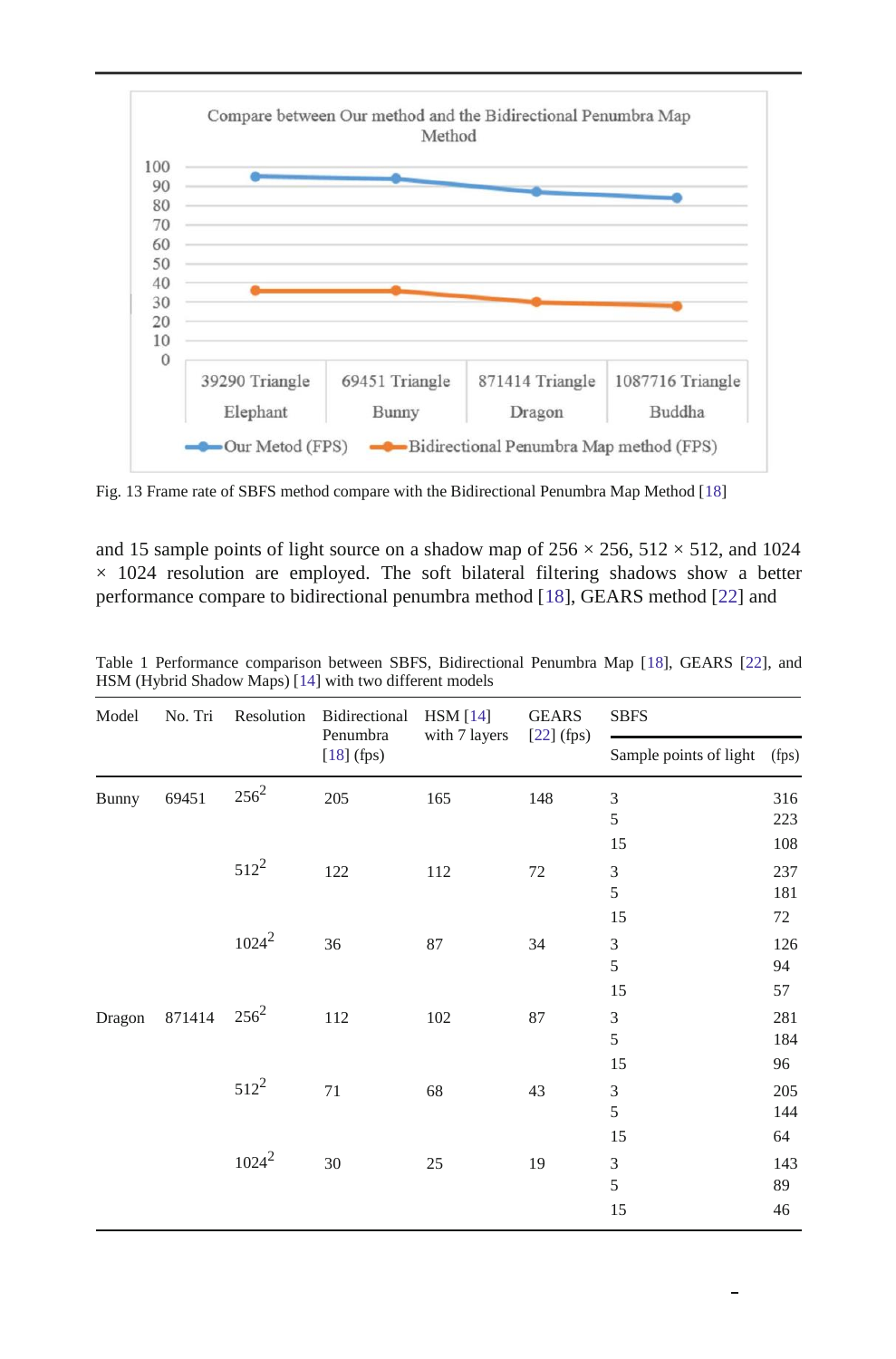<span id="page-16-1"></span>HSM (Hybrid Shadow Maps) [\[14\]](#page-16-0). Note that even the number of sample points of the light source is increased to 15 points, our method still maintain on high rate frame. According to the number of fps for both cases of 3 and 5 sample points of light, SBFS looks more effectiveness. Although the fps with 15 sample points of light is almost low, the high quality of soft shadows is remarkable.

## 5 Conclusions and the future work

We proposed a Soft Bilateral Filtering Shadows method based on the multi- matrices of the light sample points. The method adapts the shadow map technique, hence it ensures speed rendering of the whole scenes. As a result, it increases the frame-rate rendering even when scenes are complex. The contribution of SBFS method is rendering soft shadows using multiple shadow maps with interpolated bilaterally for scenes with huge number of triangles in real time. Multi-matrices of the view light avoids the aliasing in some environments when the size of the area of light source changes and causes wide umbra region. SBFS improves the visual cues of soft shadows for scenes by edge-preserving noise-reducing smoothing for images. The findings of this developed method are promising. Although this method reduces the rendering process, it still can be a feasible method. In order to improve the visual quality of shadows, the multiple image-based shadows method for the penumbra area can be used. We have proposed an accurate solution to the general soft shadow sampling problem. The our future work of SBFS method we will apply soft shadow to improve volumetric shadows by generating soft volumetric shadows while maintaining the edges in space to render more realistic images in real time.

Acknowledgments This research was supported by Vot. Q.J130000.2528.12H18 RUG grant at MaGIC-X (Media and Games In-novation Centre of Excellence) UTM-IRDA Digital Media Centre Universiti Teknologi Malaysia 81310 Skudai Johor MALAYSIA.

## References

- 1. Aila T, Laine S (2004) Alias-free shadow maps. Rendering techniques, 2004, 15th
- 2. Arvo J (2007) Alias-free shadow maps using graphics hardware. J Graph GPU Game Tools 12(1):47–59
- 3. Arvo J, Hirvikorpi M, Tyystjärvi J. (2004) Approximate soft shadows win an image‐space flood‐fill algorithm. In: Computer graphics forum (Vol. 23, No. 3, pp. 271–279). Blackwell Publishing, Inc
- 4. Atty L, Holzschuch N, Lapierre M, Hasenfratz JM, Hansen C, Sillion FX (2006) Soft shadow maps: efficient sampling of light source visibility. In: Computer graphics forum (Vol. 25, No. 4, pp. 725–741). Blackwell Publishing Ltd
- 5. Cai XH, Jia YT, Wang X, Hu SM, Martin RR (2006) Rendering soft shadows using multilayered shadow fins. In: Computer graphics forum (Vol. 25, No. 1, pp. 15–28). Blackwell Publishing Ltd
- 6. Chan E, Durand F (2003) Rendering fake soft shadows with smoothies. In: Rendering Techniques (pp. 208–218)
- 7. Crow FC (1977) Shadow algorithms for computer graphics. In: Acm siggraph computer graphics (Vol. 11, No. 2, pp. 242–248). ACM

<span id="page-16-0"></span>8. De Boer WH (2006) Smooth penumbra transitions with shadow maps. J Graph GPU Game Tools 11(2):59–71 Multimed Tools Appl